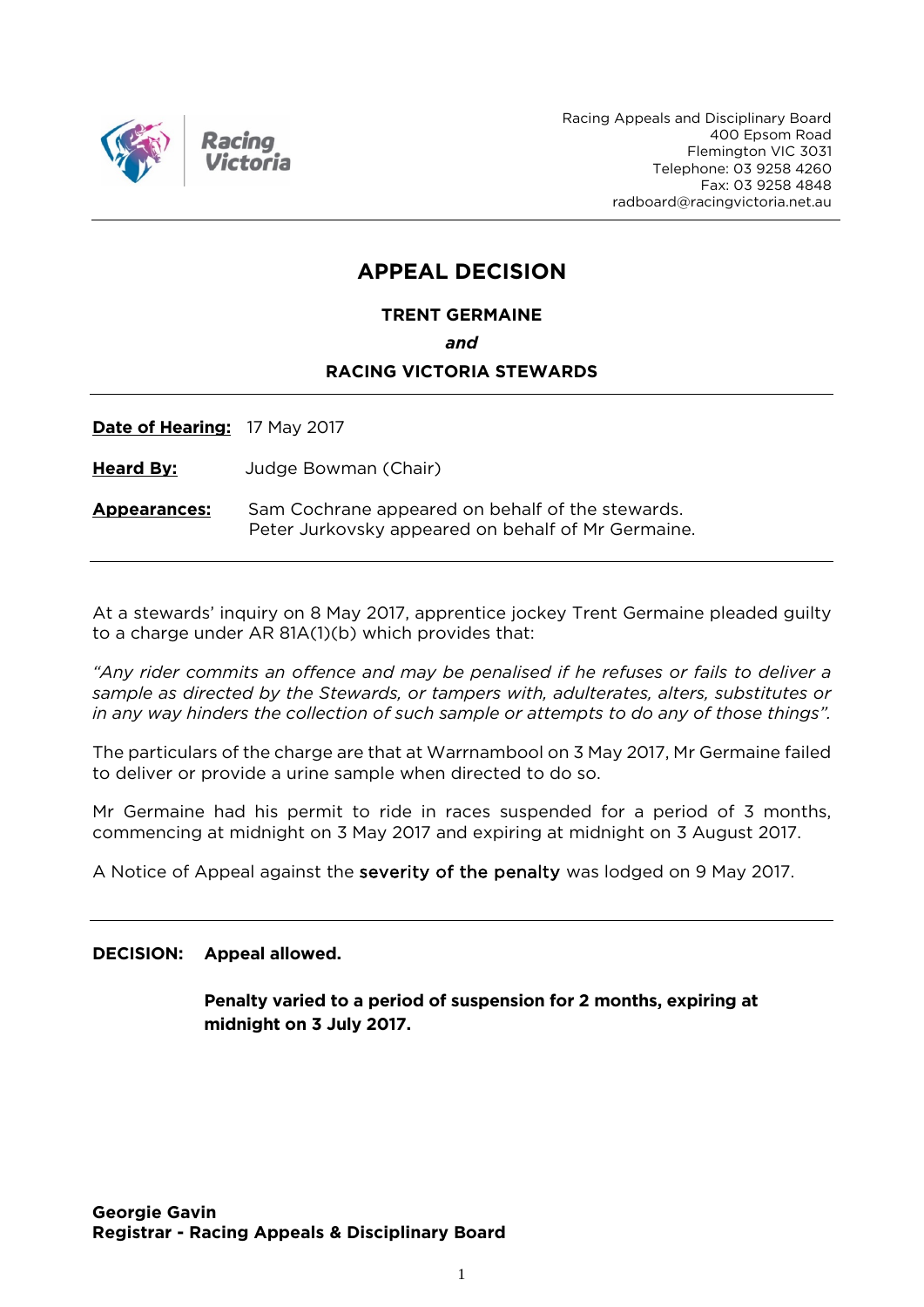# **TRANSCRIPT OF PROCEEDINGS**

## **RACING APPEALS AND DISCIPLINARY BOARD**

\_\_\_\_\_\_\_\_\_\_\_\_\_\_\_\_\_\_\_\_\_\_\_\_\_\_\_\_\_\_\_\_\_\_\_\_\_\_\_\_\_\_\_\_\_\_\_\_\_\_\_\_\_\_\_\_\_\_\_\_\_\_\_

**HIS HONOUR JUDGE J. BOWMAN, Chairman**

**EXTRACT OF PROCEEDINGS**

**DECISION**

**TRENT GERMAINE** 

**and** 

# **RACING VICTORIA STEWARDS**

# **RACING VICTORIA CENTRE, FLEMINGTON**

### **WEDNESDAY, 17 MAY 2017**

MR P. JURKOVSKY appeared on behalf of Mr T. Germaine

MR S. COCHRANE appeared on behalf of the RVL Stewards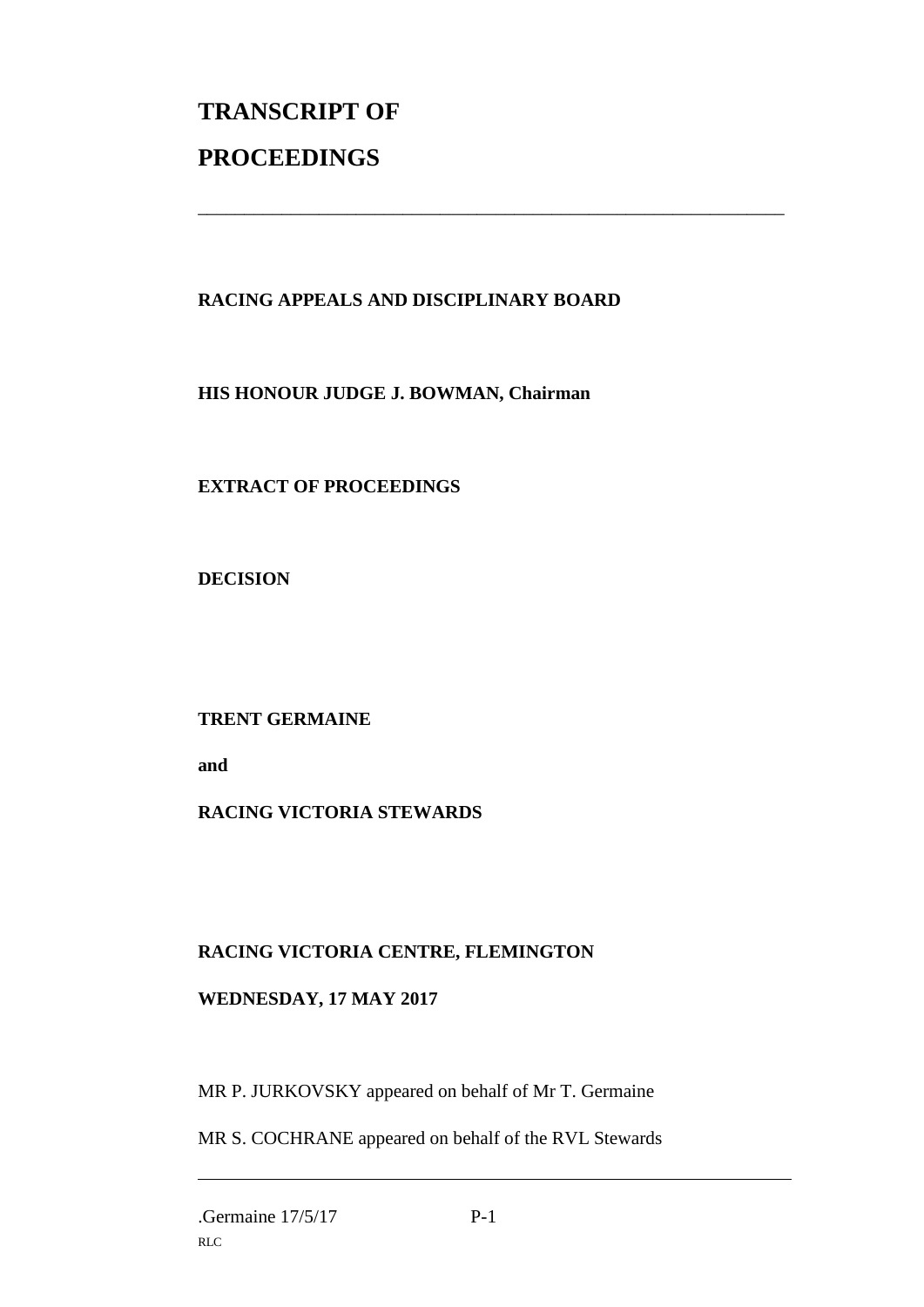CHAIRMAN: Mr Trent Germaine, you have appealed against the severity of the penalty of three months' suspension imposed on you by Stewards for a breach of AR 81A(1)(b). It is alleged that you refused or failed to deliver a urine sample as directed by the Stewards on 3 May 2017. You left the second day of the Warrnambool carnival without providing that required sample.

It is not challenged that you had checked in, checked out and undergone a breath test. It is not challenged that you simply forgot about the urine sample, left the course, got back in your car and drove back towards Melbourne. After a stop for a rest and some lunch, you were in the vicinity of the area between Geelong and Werribee at about 4 pm. You received a phone call effectively as to why you had failed to provide a urine sample. I accept again there is no challenge to the proposition that you were willing to drive back to Warrnambool and provide such sample. However, because of the time and health and safety reasons, you were advised not to do this.

You provided a clearance sample which was negative the following day but that is, in my view, of limited utility in the circumstances of the case.

I do accept that you had nothing to fear by providing a sample. There was nothing that would have shown up and again, this is not challenged. It was a simple mistake or incident of forgetfulness. I also accept Mr Jurkovsky's argument that there are levels of culpability under this rule. There is a distinction between a refusal to provide a sample and a failure so to do which is less culpable.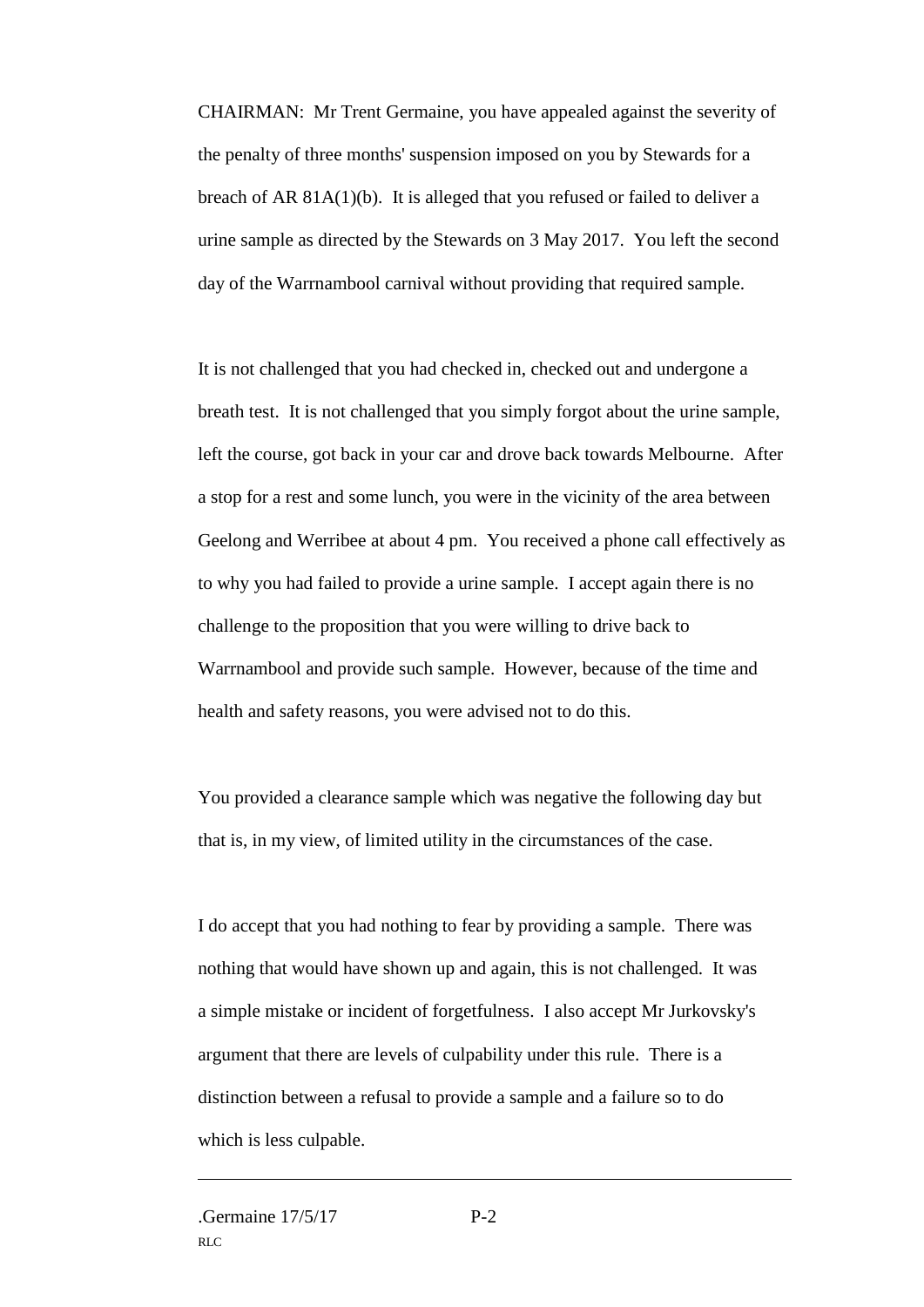General deterrence is an important factor. Again, the image of racing and safety of riders are amongst the matters that are involved. I also take into account your very good record, nothing to your discredit has been alleged, and your plea of guilty.

Parity of penalties, whilst not wholly determinative, is another important consideration. I accept that you have been unlucky, in the sense that you made an honest mistake or error because of forgetfulness. You had been told by Steward, Mr Hadley, that a urine sample would be required but you completely forgot.

Mr Jurkovsky has asked for a fully suspended sentence on your behalf. This is a serious matter and I am not prepared to impose such a sentence. Jockeys must be aware of the importance of testing procedures. I am prepared to vary the sentence, having regard to penalties imposed over the years. The most recent penalty imposed for a failure to provide a sample was one of two months' suspension from riding trackwork which was imposed on Daniel Maloney. I am not aware of the circumstances in that case.

I am aware of the circumstances surrounding the case of stablehand Kylie McKechnie which was also on earlier this year. They were unusual, involving a failure to provide a satisfactory urine sample which was the charge, which was followed, on the same day, the same occasion, by a refusal to provide another one when the first one was not satisfactory. She was suspended from riding trackwork for a period of three months. She appealed but ultimately